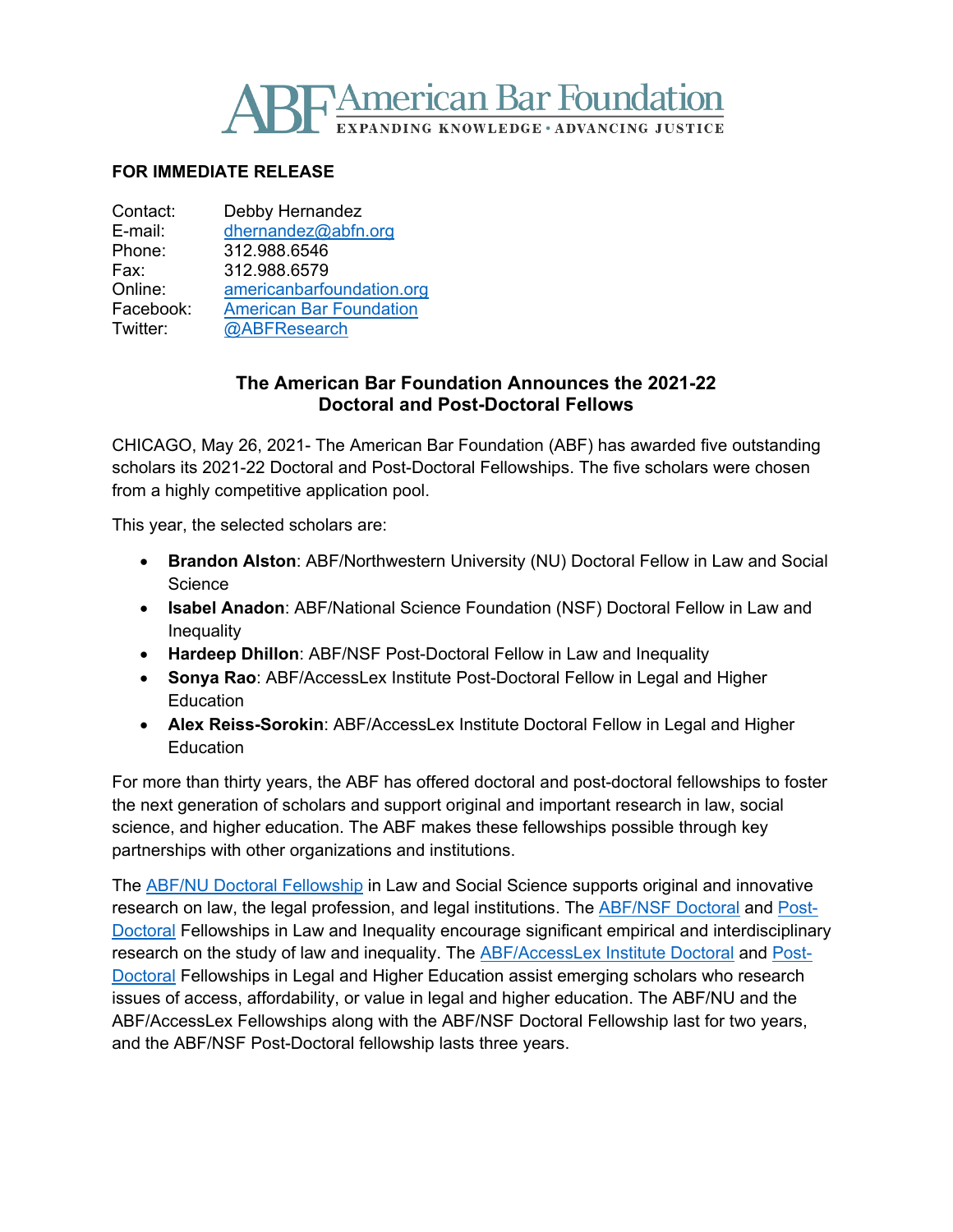"The ABF is proud to continue to identify and mentor the next generation of scholars and their significant research in the areas of law, social science, and higher education," said Ajay K. Mehrotra, ABF Executive Director and Research Professor. "We are grateful to our many partners who help us make these fellowships possible."

## **Meet the 2021-22 ABF Doctoral and Post-Doctoral Fellows:**



[Brandon Alston](https://sociology.northwestern.edu/people/graduate-students/profiles/brandon-alston.html) is a doctoral candidate in the Department of Sociology at Northwestern University with graduate certificates in African American Studies and Teaching and Learning. His research examines how parallel surveillance systems operate across poor neighborhoods, prisons, and probation programs.



[Isabel Anadon](https://sociology.wisc.edu/staff/anadon-isabel/) is a doctoral candidate in the Department of Sociology at the University of Wisconsin-Madison. She will study the intersection of punishment and migration with a focus on race and ethnicity and the sociology of law. Her research is inspired by her extensive community organizing and collaborative efforts alongside local Chicago communities and stakeholders on issues of immigrant integration, education, local and federal immigration policy, and access to health care.



[Hardeep Dhillon](https://www.saada.org/council) completed her doctorate in History with a secondary in Women, Gender, and Sexuality Studies (WGS) at Harvard University. Her dissertation focused on the global development of U.S. immigration and border controls through the lens of Asian exclusion at the turn of the twentieth century. Her larger research interests include histories of law, mobility, empire, racial capitalism, and settler colonialism.



[Sonya Rao](http://www.sonyarao.net/) is a linguistic and legal anthropologist completing her Ph.D. at University of California, Los Angeles (UCLA) in June 2021. Her research explores courtrooms as workplaces and courtroom professionals as communication workers. At the ABF, she will investigate the current state of legal training around cross-linguistic communication, and clinical legal education for working with interpreters informed by empirical knowledge about language and communication.



[Alex Reiss-Sorokin](http://web.mit.edu/hasts/graduate/reiss_sorokin.html) is a doctoral candidate in the Program in History, Anthropology, Science, Technology, and Society at the Massachusetts Institute of Technology (MIT). Her research examines how technological and policy choices around legal information structure legal practice and access to justice. Her dissertation project combines historical and ethnographic methods to trace how lawyers, professors, librarians, and technologists talk about, develop, and use legal information technologies across the United States, Israel, and Russia.